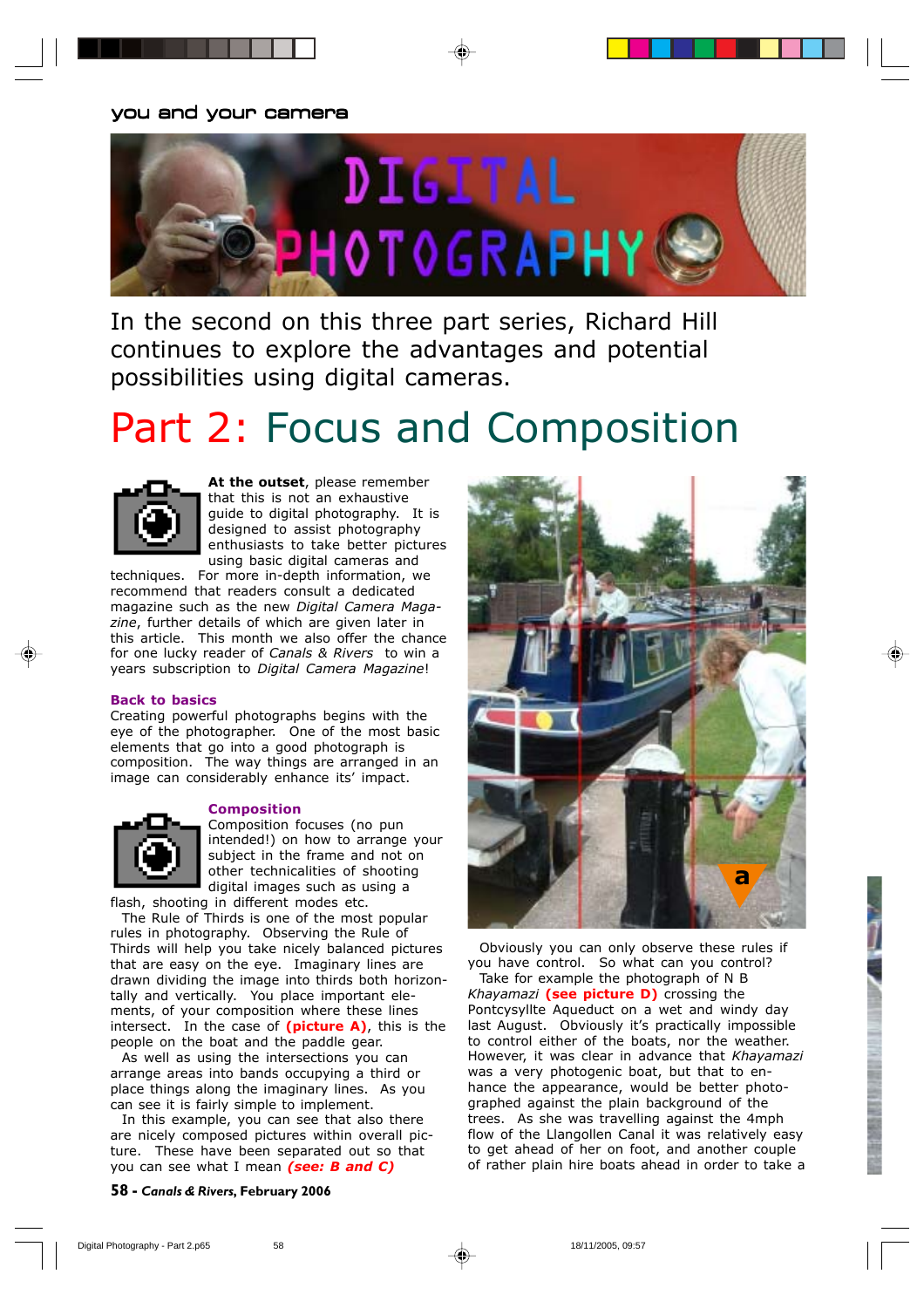

couple of practice shots before *Khayamazi* came into shot.

So, wherever possible, take some test shots. If waiting at a lock for example, take a few shots of boats as they lock-through ahead of the boat you actually want to photograph. Once you've got the shot you were really after, the test shots and any other shots can be deleted.



#### **Zoom**

Digital cameras usually offer two types of zoom: optical and digital. Optical zoom physically alters the lenses of the camera in the same way that lenses are used in bin-

oculars. However, when using a digital zoom, the camera enlarges the image area at the centre of





the frame and discards the outside edges of the image. But therein lies a big disadvantage using the digital zoom affects the image resolution.

Photographs taken using digital zoom may be satisfactory when used on a web page, or in an e-mail, the clarity is lost when the image is printed full size. The picture becomes fuzzy or pixelated.

The photographs **(E and F - overleaf)**, were both taken from a distance using a zoom feature. The one of the left **(E)** was taken using an optical zoom while the one of the right **(F)** was taken using a digital zoom.



**Caution! Whenever taking photographs near water extreme care should be taken. Concentrating on taking a good picture can distract the photographer**

**from potential unseen dangers and hazards. When taking 'low angle' shots, always be aware of approaching craft and their subsequent splashes and bow waves. When taking shots from aboard a moving craft, get someone to keep an eye out for that overhanging branch or low bridge that you may not see. When composing a shot near the waters' edge, always take the camera away from your eye and look before you reposition your body before reframing.**

*Canals & Rivers***, February 2006 - 59**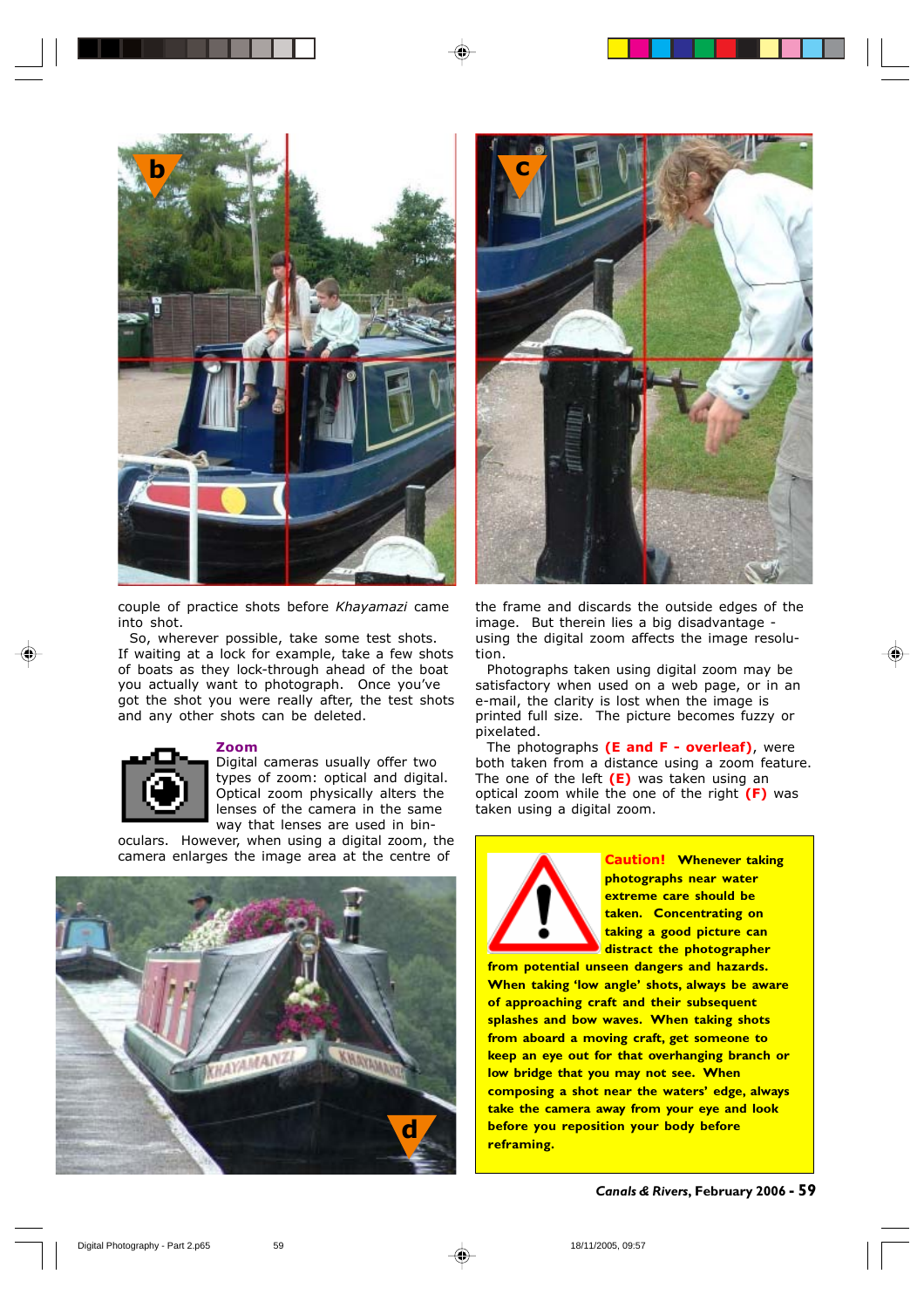## you and your camera

# . ZOOM OR OPTICAL ZOOM?





#### **Automatic features**

Most digital cameras feature automatic functions. Most accomplished photographers will turn these features off. However, they are invaluable to amateur photogra-

phers, but sometimes they can 'over-rule' the wishes of the photographer. Let's look at ways of 'tricking' the automatic function of cameras in order to be more creative.

Digital cameras use some nifty electronic tricks to calculate data about the image, before deciding what aperture, depth of field, and exposure setting to use. But generally, they do this by analysing the centre portion of the image **(Picture G)**.

To 'trick' the camera, the photographer can use some basic techniques. The picture **(H)** is not only a pleasant composition, it tells the viewer a lot about the picture without the need for descriptive words. But what does it say? There's actually quite a lot of information in the image. Firstly, the photographer sets the scene by showing that it's on a canal or navigable river by







showing the narrow boat (albeit out of focus) in the background. It shows the season, depicted by the daffodils, and it shows that there are abundant daffodils alongside the towpath. But the photographer has decided that the daffodil should be the dominant feature of the image, deliberately affecting the 'depth of field' to ensure that the dominant daffodil is in clear, crisp focus, while the remainder of the image is slightly out of focus.



You can see how this image was captured in **picture I (opposite page, top)**:

1) The photographer decides on the basic composition of the shot, prior to the narrow boat passing by. The composition however will be better if the daffodil (although the predominant feature in the image) is not in the centre of the image, but about one third of the way into the left hand side of the image (*see Composition rule of thirds*).

2) The photographer zooms in on the daffodil, ensuring that the important part of the image (that which must be in sharp focus) is in the centre. The photographer then presses the shutter half way down so that the camera calculates the image to bring the trumpet of the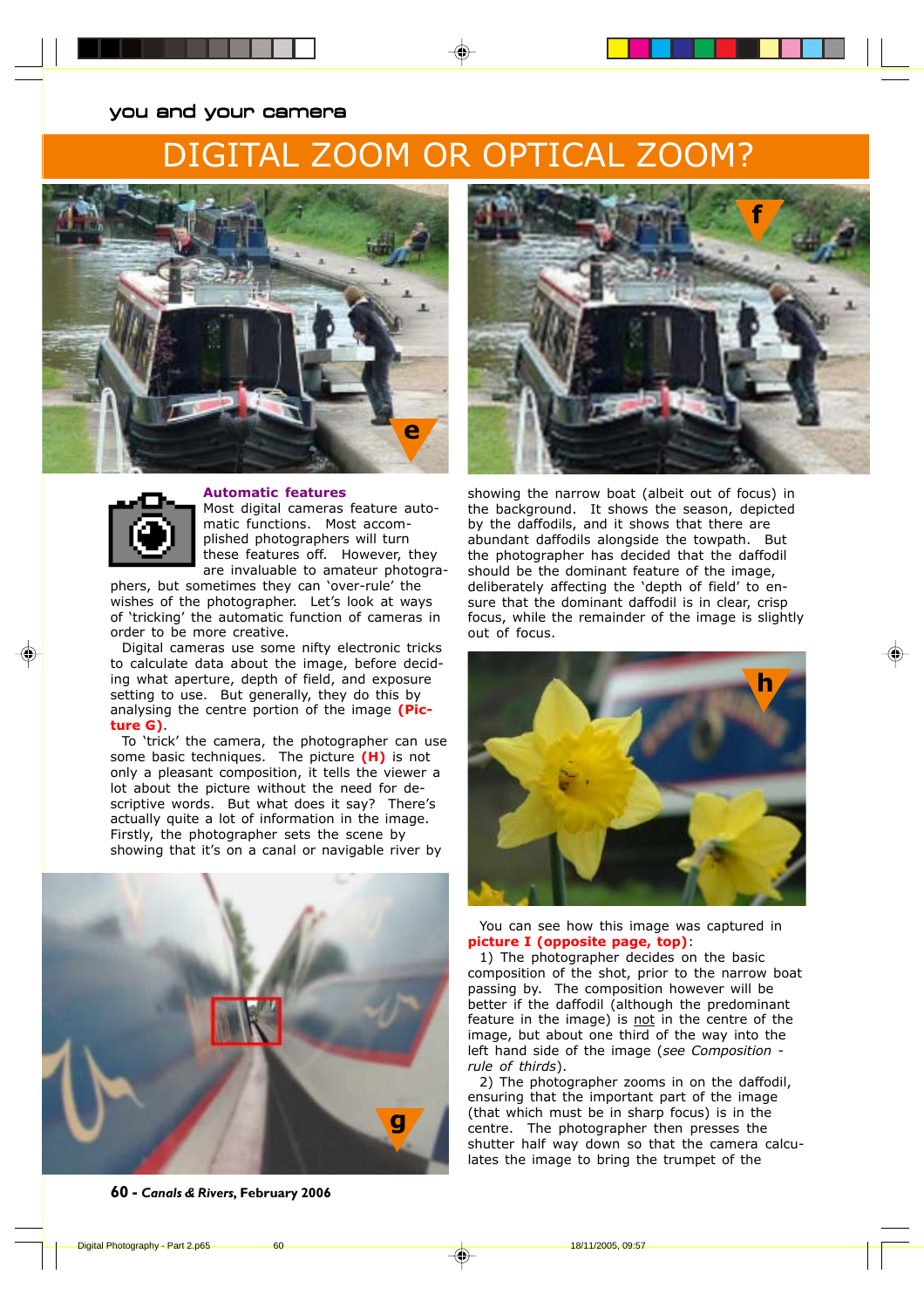

daffodil into sharp focus and the correct aperture and exposure settings.

3) The photographer while keeping the shutter partially depressed then zooms out and reframes the image to the desired composition before depressing the shutter fully to capture the image.

The resultant image is a pleasing composition with the daffodil in sharp focus, 1/3 of the way across the image and facing 'into' the image.

This technique of 'tricking' the cameras computer can be used widely to 'force' the camera to adjust to the photographers requirements without the need for an 'in depth' understanding of shutter speeds, apertures, etc.

#### **Lighting**



A bright sunny day can cause lighting problems. The vast contrast between the elements in shadow compared to those in sharp sunlight can be too great. In

such circumstances, it's wise to take some test shots.

A bright but cloudy day is often better for photography. The lighting is diffused and softer, whereas bright sunlit skies causes 'hard lighting' and a considerable contrast between elements in sunlight and those in shadow.





However, the best shots during strong sunlight are early in the morning, or late evening when the sun is low in the sky.



#### **Portrait and landscape layouts**

The terms 'portrait' and 'landscape' formats refer to the ratio of width to height, not the content of the picture. The picture shown **above in J** is an example of a photograph

taken in 'portrait' format, where the width is narrower that the height. Naturally the camera has to be rotated through 90 degrees for taking shots in portrait format. Images taken in the same plane as the camera are described as 'landscape' shots as in the example **K, left**.

**Part 3 – March 2006: Next month, we will cover resolution and look at various ways of presenting photographs. Now, turn the page and enter our great digital photography COMPETITION!**

*Canals & Rivers***, February 2006 - 61**